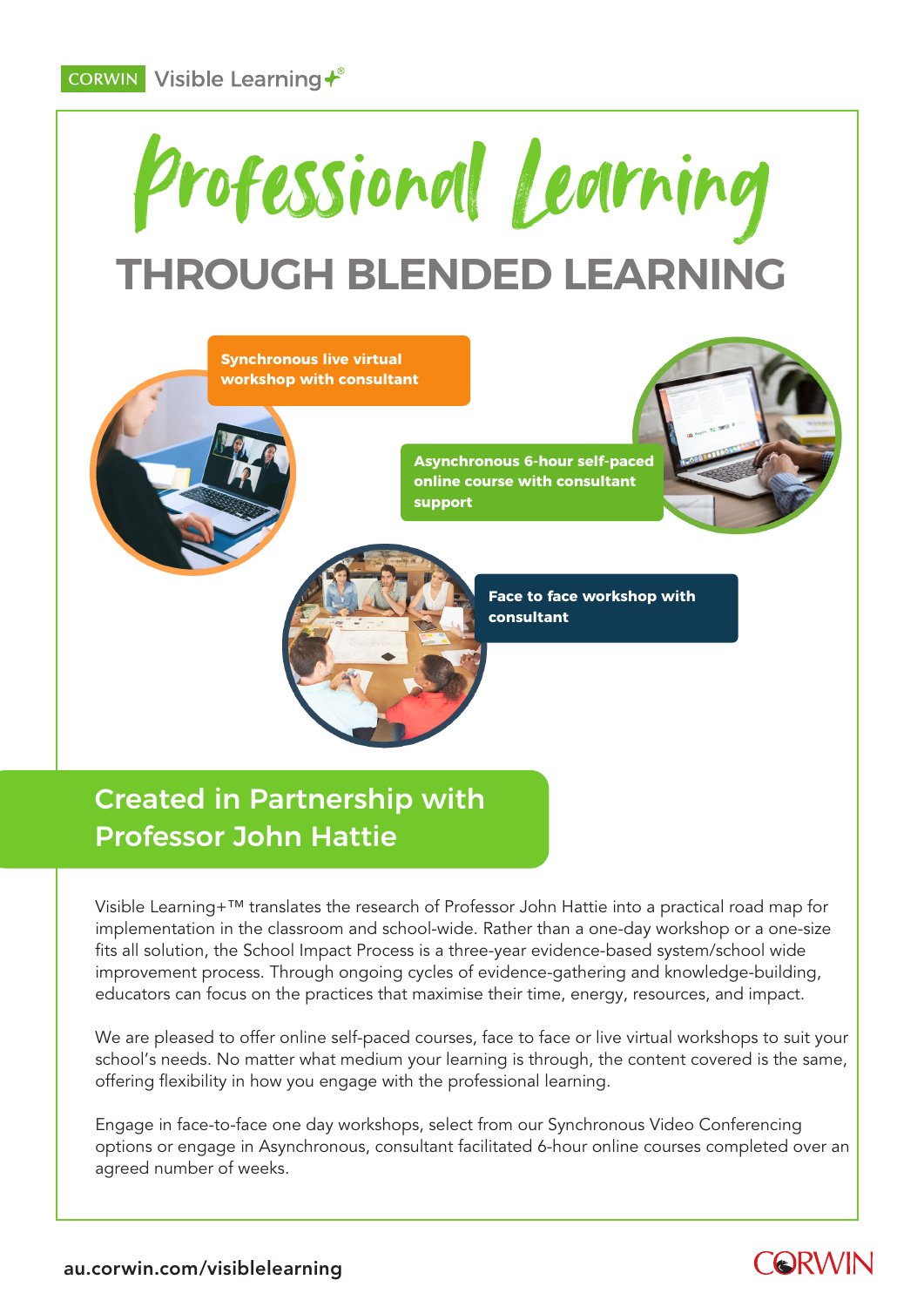## **Delivery Options for Blended Learning**

There are multiple professional learning options you can choose, which include:

- Face-to-face (F2F) one day workshops
- Synchronous video conferencing (SVC)
- Asynchronous 6-hour self-paced online courses with consultant support (A6C)

#### **Three-Year School Impact Model Instance** (can be customised for each school)

| <b>YEAR 1</b>                                                                 |                                                                  | <b>YEAR 2</b>                                                                                                                       |                                                  | <b>YEAR 3</b>                                                                                                                      |                                                  |
|-------------------------------------------------------------------------------|------------------------------------------------------------------|-------------------------------------------------------------------------------------------------------------------------------------|--------------------------------------------------|------------------------------------------------------------------------------------------------------------------------------------|--------------------------------------------------|
| <b>Delivery Options</b>                                                       |                                                                  | <b>Delivery Options</b>                                                                                                             |                                                  | <b>Delivery Options</b>                                                                                                            |                                                  |
| Foundations of Visible<br>Learning<br>(whole staff)                           | $\times$ F2F<br>$\checkmark$ SVC<br>$\times$ A6C                 | Impact Series: e.g.<br>Making Learning<br>Visible: Learning<br><b>Intentions and Success</b><br>Criteria<br>(whole staff)           | $\times$ F2F<br>$\checkmark$ SVC<br>$\times$ A6C | Impact Series or<br>Foundation Series: e.g.<br>Visible Learning into<br>Action for Teachers<br>(VLAT)1<br>(whole staff) (2-3months | $\times$ F2F<br>$\checkmark$ SVC<br>$\times$ A6C |
| Evidence into Action 1<br>(school leaders)<br>Impact Coach 1                  | $\times$ F2F<br>$\checkmark$ SVC<br>$\times$ A6C                 |                                                                                                                                     |                                                  | before VLAT Day 2)                                                                                                                 |                                                  |
|                                                                               |                                                                  | Impact Coach 2<br>(impact coaches/<br>instructional leaders)                                                                        | $\times$ F2F<br>$\checkmark$ SVC                 | Impact Coach 3<br>(impact coaches/<br>instructional leaders)                                                                       | $\times$ F2F<br>$\checkmark$ SVC                 |
| (impact coaches/<br>instructional leaders)                                    | $\times$ F2F<br>$\checkmark$ SVC                                 | Evidence into Action 3<br>(school leaders)                                                                                          | $\times$ F2F<br>$\checkmark$ SVC<br>$\times$ A6C | Leadership into Action<br>(school leaders)                                                                                         | $\times$ F2F<br>$\checkmark$ SVC                 |
| Evidence into Action 2<br>(school leaders)                                    | $\times$ F2F<br>$\checkmark$ SVC                                 |                                                                                                                                     |                                                  |                                                                                                                                    |                                                  |
| Impact Series: e.g.<br>Developing Visible<br>Learners                         | $\times$ A6C<br>$\times$ F2F<br>$\checkmark$ SVC<br>$\times$ A6C | Impact Series: e.g.<br>How Students Learn<br>or SOLO Taxonomy or<br><b>Feedback That Makes</b><br>Learning Visible<br>(whole staff) | $\times$ F2F<br>$\times$ SVC<br>$\times$ A6C     | Impact Series or<br>Foundation Series: e.g.<br>Visible Learning into<br><b>Action for Teachers</b><br>$(VLAT)$ 2                   | $\times$ F2F<br>$\times$ SVC                     |
| (whole staff)                                                                 |                                                                  |                                                                                                                                     |                                                  |                                                                                                                                    |                                                  |
| Evaluation:<br><b>School Capability</b><br>Assessment- school<br>visit Time 1 | $\times$ F2F<br>$\checkmark$ SVC<br>$\checkmark$ A6C             | Evaluation:<br><b>School Capability</b><br>Assessment-school<br>visit Time 2                                                        | $\checkmark$ F2F<br>$\checkmark$ SVC             | Evaluation:<br>School Capability<br>Assessment-school<br>visit Time 3                                                              | $\times$ F2F<br>$\checkmark$ SVC                 |
| Mindframe Survey<br>Time 1                                                    | Virtual<br>link                                                  | Mindframe Survey<br>Time 2                                                                                                          | Virtual<br>link                                  | Mindframe Survey<br>Time 3                                                                                                         | Virtual<br>link                                  |

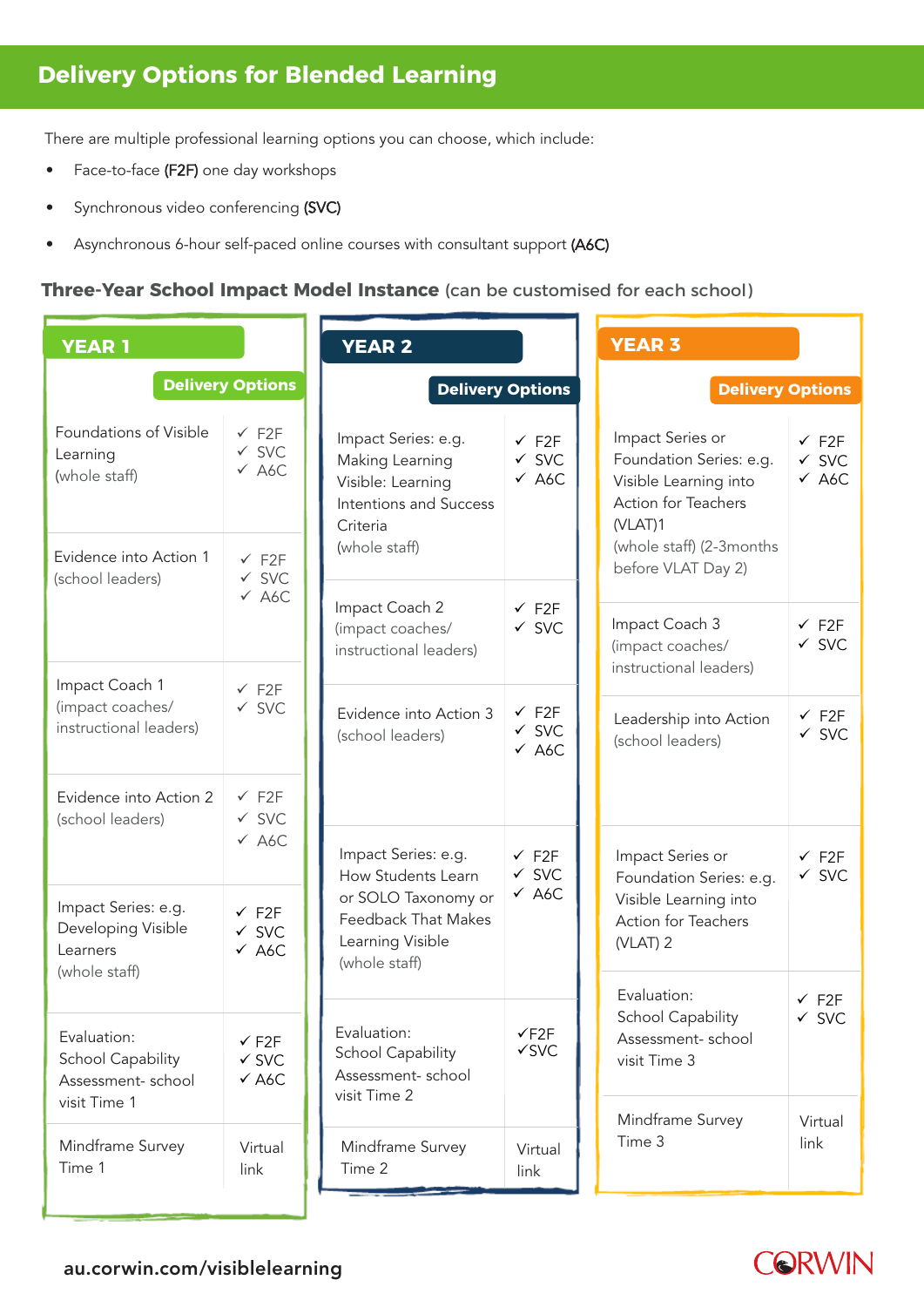## **Professional Learning Facilitation Modes Available to Schools**

**Face to face workshop with consultant**

**Synchronous live virtual workshop with consultant** 



In person consultant facilitation over one day, with hard copy resource guide for each participant



Live virtual facilitation with hard copy resource guide for each participant

**Asynchronous 6-hour self-paced online course with consultant support**



Online 6-hour self-paced learning with scheduled support from consultant, (available for an agreed number of weeks)

#### **Asynchronous 6-hour self-paced online course with consultant**



Our online, self-paced courses cover the same learning content you would experience with a face to face workshop, with the support of your Corwin consultant as the course facilitator. The instructional learning design of each course offers a variety of ways for your staff to engage in content, including readings, videos, quizzes and group discussion boards, and practical examples of Visible Learning strategies in action.

Participants are able to work through each course module in their own time, offering flexibility, whilst continuing to be part of a collaborative learning environment by engaging in learning discussions with colleagues and the course facilitator.

Each course has suggested times required to complete each module. Being a self-paced course, participants can continue their learning from their previous finish point at any time until they have completed the whole course. Each module does not have to be completed in its entirety in one sitting.

You can determine how you would like all staff to work through the course, for example, together over the same day, during staff meeting times, or in their own free periods. Each course is available to be completed over an agreed number of weeks and your Corwin consultant will contribute to your learning throughout this period.

#### Additional details of self-paced online course:

- 30-minute pre-course meeting between consultant and the school leadership team to help you get started and suggest ways of maximising the online learning experience.
- 6-hour self-paced course open to participants for an agreed number of weeks, with a dedicated consultant engaging in learning discussions and checking for understanding.
- Post-course meeting between consultant and the school leadership team to discuss next possible steps to continue the learning.

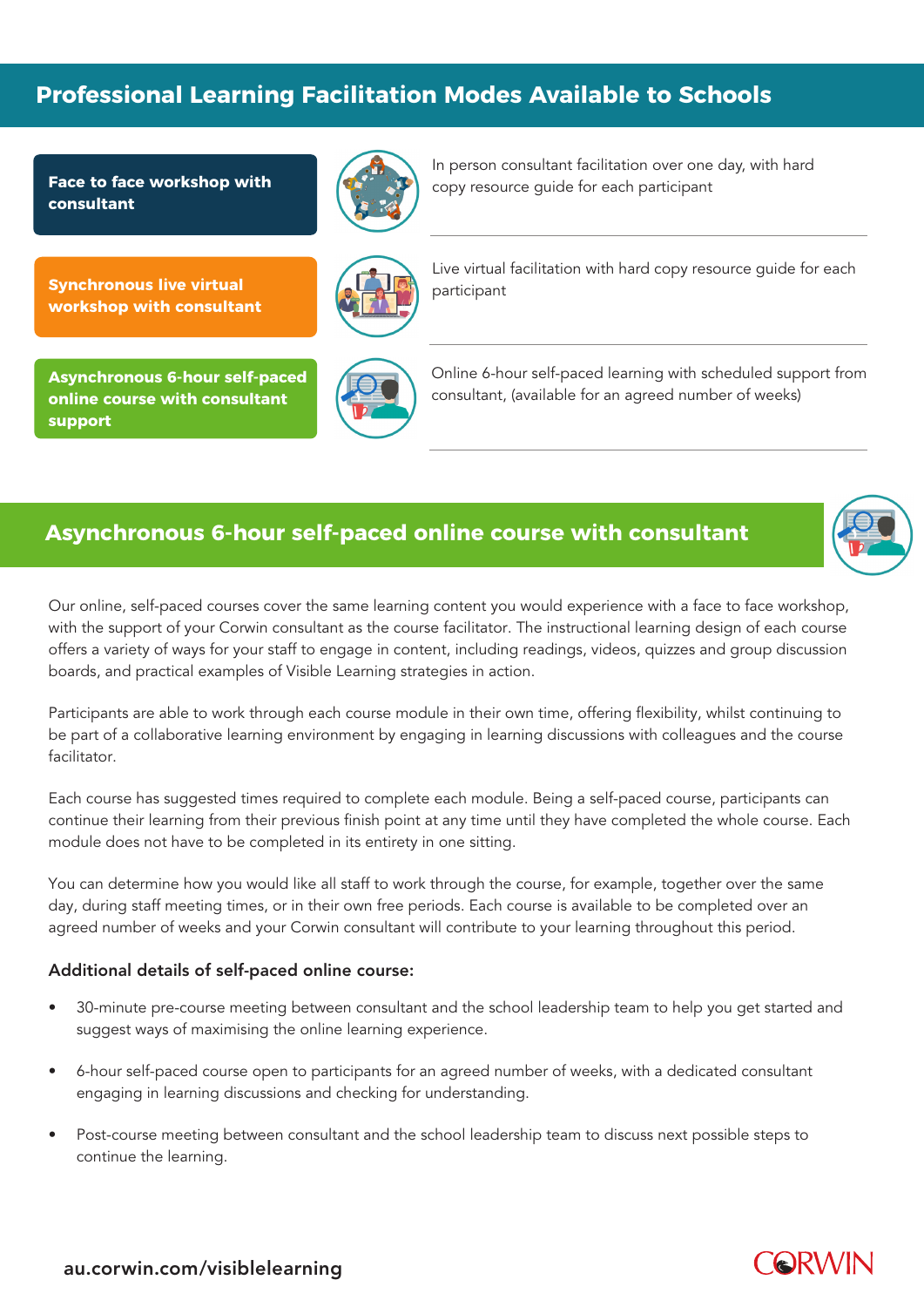## **Professional Learning Facilitation Modes Available to Schools**

**Face to face workshop with consultant**

**Asynchronous 6-hour self-paced online course with consultant support**

**Synchronous live virtual and a state of the contract of the participant workshop with consultant** 



In person consultant facilitation over one day, with hard copy resource guide for each participant



Online 6-hour self-paced learning with scheduled support from consultant, (available for an agreed number of weeks)



Live virtual facilitation with hard copy resource guide for each

#### **Face to face Workshop with Consultant**



Our whole day face to face workshops provide the opportunity for your staff to meet together at school and work through the professional learning course content in real time, led by your professional learning consultant.

#### Additional details of face to face workshop with consultant:

- Each workshop presentation is accompanied by a resource guide containing learning activities, reflections and opportunities for going deeper - a resource staff can refer back to as they transfer their learning from the workshop into practice.
- Before the workshop day, your consultant will discuss your school's context with you and why you have chosen to embark upon your Visible Learning journey.
- Pre-workshop resources are provided should you wish to acclimate your staff to their upcoming learning, and post-workshop resources provide suggested ways to move your Visible Learning implementation forward in between workshop days.
- Post-workshop coaching support based on your implementation needs to provide guidance to continue the learning.